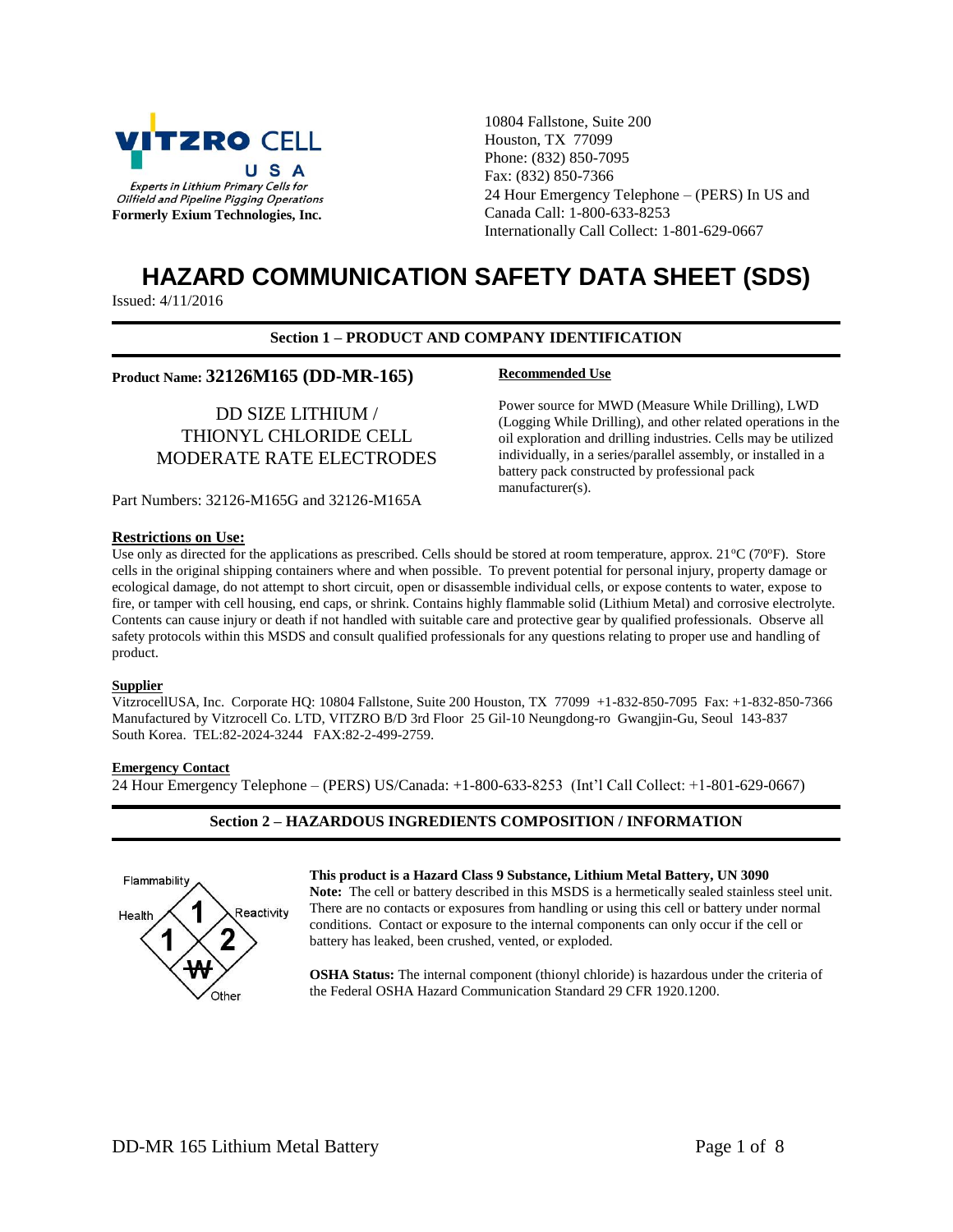## **DANGER**

- CELLS AND/OR BATTERIES AND/OR BATTERY PACKS IN PRESSURIZED HOUSING SHOULD NEVER UNDER ANY CIRCUMSTANCES BE SUBJECT TO ANY HEATING PROCESS IN AREAS ACCESSIBLE BY PERSONNEL. ANY SUCH HEATING CAN CAUSE AN EXPLOSION RESULTING IN SEVERE INJURY OR DEATH.
- INTERNAL CONTENTS ARE EXTREMELY HAZARDOUS. LEAKING FLUID IS CORROSIVE AND DANGEROUS TO INHALE.
- BATTERIES ARE EXPLOSIVE AT HIGHER TEMPERATURES (ABOVE 180 °C / 365 °F), EXPOSED TO FIRE, CHARGED, SHORT CIRCUITED, OR CRUSHED. WARNING: IT IS DANGEROUS TO APPLY EXTRERNAL HEAT SOURCES TO BATTERIES. EXPLOSION MAY RESULT IN SEVERE INJURY OR DEATH.
- $\bullet$  DO NOT EXPOSE TO TEMPERATURES ABOVE TEMPERATURE RATING OF CELL (165  $^{\circ}$ C / 329  $^{\circ}$ F) AS SPECIFIED BY MANUFACTURER, DUE TO LEAK AND EXPLOSION HAZARD.DO NOT LET INTERNAL COMPONENTS ENTER MARINE ENVIRONMENTS. AVOID RELEASES INTO WATERWAYS, WASTEWATER OR GROUND WATER.
- DEPASSIVATION WARNING: Depassivate using resistance loading only. Battery may be placed in warm sunlight or in a warm room. Do not expose to any heat source other than ambient heat. Depassivation techniques can vary significantly with the user. Vitzrocell will work with each customer's unique situation on a case-by-case basis. Depassivation information may be obtained from VitzrocellUSA, Inc. (+1-508-824-0015).
- DUE TO POTENTIAL UNRELIABILITY, IMPRECISION AND FAILURE POTENTIAL OF HEATING DEVICES, THE USE OF AN ADDED EXTERNAL HEAT SOURCE POSES A VERY REAL RISK OF PERSONAL INJORY OR DEATH TO PERSONS IN THE VICINITY OF A BATTERY BEING HEATED.
- IF CELL LEAKS OR VENTS: **Primary Routes of Entry:** Inhalation **Carcinogenicity:** Not listed by NTP, IARC, or regulated by OSHA. **Health Hazards: Acute –** Vapors are very irritating to skin, eyes, and mucous membranes. Inhalation of large quantities of thionyl chloride may result in pulmonary edema. **Chronic –** Overexposure can cause symptoms of non-fibrotic lung injury **Signs and Symptoms of Exposure:** Eye and mucous membrane irritation.

**Medical Conditions Generally Aggravated by Exposure:** Asthma, other respiratory disorders, skin allergies, and eczema.

## **Section 3 – COMPOSITION, INFORMATION ON INGREDIENTS**

| <b>Hazardous Components</b>                                           | (Approx. $\%$ ) | <b>Non-Hazardous Components</b> | (Approx. $\%$ ) |
|-----------------------------------------------------------------------|-----------------|---------------------------------|-----------------|
| Lithium                                                               | $3 - 4\%$       | <b>Stainless Steel</b>          | $40 - 46%$      |
| Thionyl Chloride                                                      | $30 - 35\%$     | Nickel                          | $1 - 5\%$       |
| Aluminum Chloride (AlCl <sub>3</sub> ) or<br>Gallium Chloride (GaCl3) | $5 - 7\%$       | Glass Separator                 | $1 - 3\%$       |
|                                                                       |                 | Carbon                          | $3 - 4\%$       |
| Lithium Chloride                                                      | $1 - 2\%$       | Other                           | $3 - 6\%$       |

| <b>Thionyl Chloride</b>  | <b>OSHA: None Established</b>                                  |
|--------------------------|----------------------------------------------------------------|
| CAS# 7719-09-17          | $ACGIH: 1.0$ ppm $(5.0$ mg/m <sup>3</sup> ) ceiling            |
| <b>Aluminum Chloride</b> | <b>OSHA: None Established</b>                                  |
| $CAS \# 7446-70-0$ or    | <b>ACGIH: None Established</b>                                 |
| Gallium (III) Chloride   | NIOSH / Vitzrocell Recommended based on AlCl <sub>3</sub> :    |
| $CAS \# 13450-90-3$      | $2$ mg/m <sup>3</sup> REL (8 h recommended exposure limit) for |
|                          | airborne exposure of dusts or fumes.                           |
| Lithium                  | <b>OSHA: None Established</b>                                  |
| $CAS \# 7439-93-2$       | <b>ACGIH: None Established</b>                                 |
| <b>Lithium Chloride</b>  | <b>OSHA: None Established</b>                                  |
| $CAS \# 7447 - 41 - 8$   | <b>ACGIH: None Established</b>                                 |

## **Section 4 – FIRST AID MEASURES**

**Signs and Symptoms of Exposure:** Eye and mucous membrane irritation.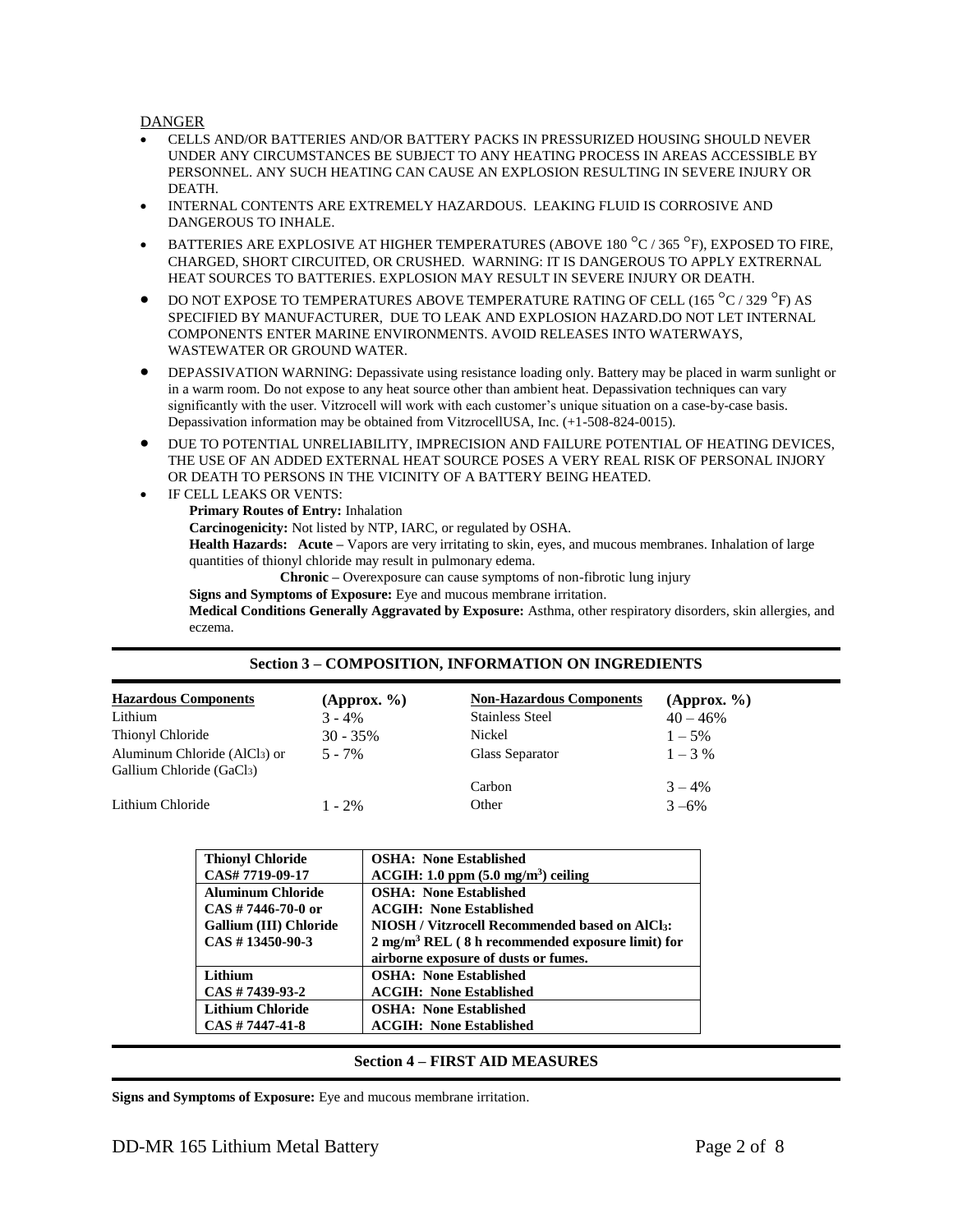**Medical Conditions Generally Aggravated by Exposure:** Asthma, other respiratory disorders, cough/throat irritation, skin allergies, and eczema. **Eye Contact:** Flush with running water for at least 15 minutes. Hold eyelids apart. Seek immediate medical attention. Contact results in acidic burns. **Skin Contact:** Rinse with large amounts of running water. Avoid hot water and rubbing skin. A baking soda paste applied to the contact will assist in neutralizing any acid present. If burns develop, seek medical attention. Contact results in acidic burns from decomposition products HCl and SO2. **Inhalation:** Remove to fresh air. If breathing is difficult, administer oxygen. If not breathing, give artificial respiration. Inhalation of large quantities of thionyl chloride may result in pulmonary edema. **Ingestion:** Drink copious amounts of water (or milk if available). Do not induce vomiting. NEVER GIVE ANYTHING BY MOUTH TO AN UNCONSCIOUS PERSON. Immediately seek medical attention.

## **Section 5 – FIRE FIGHTING MEASURES**

#### **Danger - Do not use water. Burning lithium will react violently with water, causing a fireball and spreading burning lithium (apx. 1000 <sup>o</sup>C, 1832 <sup>o</sup>F) up to 75 feet in all directions.**

**Extinguisher Media:** Cover with copper powder (Navy 125s), Lith-X powder, Class D fire extinguisher, Dry Sodium Chloride, Graphite Powder, Pyrene G-1.

**Special Fire Fighting Procedures:** Cover with copper powder (Navy 125s), Lith-X powder, Class D fire extinguisher, dry lithium chloride, or graphite powder.

**DO NOT USE:** Water, moist sand, CO2, Class ABC, soda ash extinguisher, or AFFF (Aqueous Film Forming Foam) extinguisher. Wear protective breathing apparatus; a positive pressure Self Contained Breathing Apparatus (SCBA), or Air Purifying Respirator (APR).

**Flash Point:** N/A **Auto-Ignition Temp:** N/A **Flammable Limits:** N/A

**Unusual Fire and Explosion Hazards:** Do not short circuit, recharge, over discharge (discharge below 0.0 Volts), puncture, crush or expose to temperatures above 165 °C, 329 °F. Cell may leak, vent, or explode. If a bright white flame is present, lithium content is exposed and on fire, use a Class D fire extinguisher, or media above. **Do not use water.**

## **Section 6 – ACCIDENTAL RELEASE MEASURES**

**Accidental Releases:** Do not breathe vapors or touch liquid with bare hands (see section 2). See section 8 for PPE (Personal Protective Equipment) necessary for cleaning or containing an accidental leak.

**Waste Disposal Methods:** Evacuate area. If possible, a trained person should attempt to stop or contain the leak by neutralizing spill with soda lime or baking soda. A NIOSH Approved Acid Gas Filter Mask or Self-Contained Breathing Apparatus should be worn. Seal leaking battery and soda lime or baking soda in a plastic bag and dispose of as hazardous waste.

**Aquatic Toxicity:** Do not let internal components enter marine environments. Avoid releases into waterways, wastewater or groundwater.

**Other:** Follow North American Emergency Response Guide (NAERG) #138 for cells involved in an accident, cells that have vented, or have exploded.

## **Section 7 – HANDLING & STORAGE**

**Storage:** Cells should be stored at room temperature, approx. 21°C (70°F). Store cells in the original shipping containers where and when possible.

**Precautions:** Do not short circuit or expose to temperatures above **165 C, 329 F** . Do not recharge, over discharge, puncture or crush.

**Other Conditions:** Do not store cells in high humidity environments for long periods of time.

**Handling**: The cells and batteries are electrical storage devices. To avoid short circuiting the cell (and activating fuse, if equipped) and causing cell internal heating; remove all metallic jewelry, watches, etc from hands or wear gloves. Only handle cells on non-conductive surfaces such as wood, plastic, etc. to avoid shorting the cell. Make sure cells are not exposed to temperatures above  $165^{\circ}$ C, 329  $\circ$ F from heat shrink guns, solder iron, resistance welding, etc. Contact Vitzrocell for specific handling and use concerns or questions.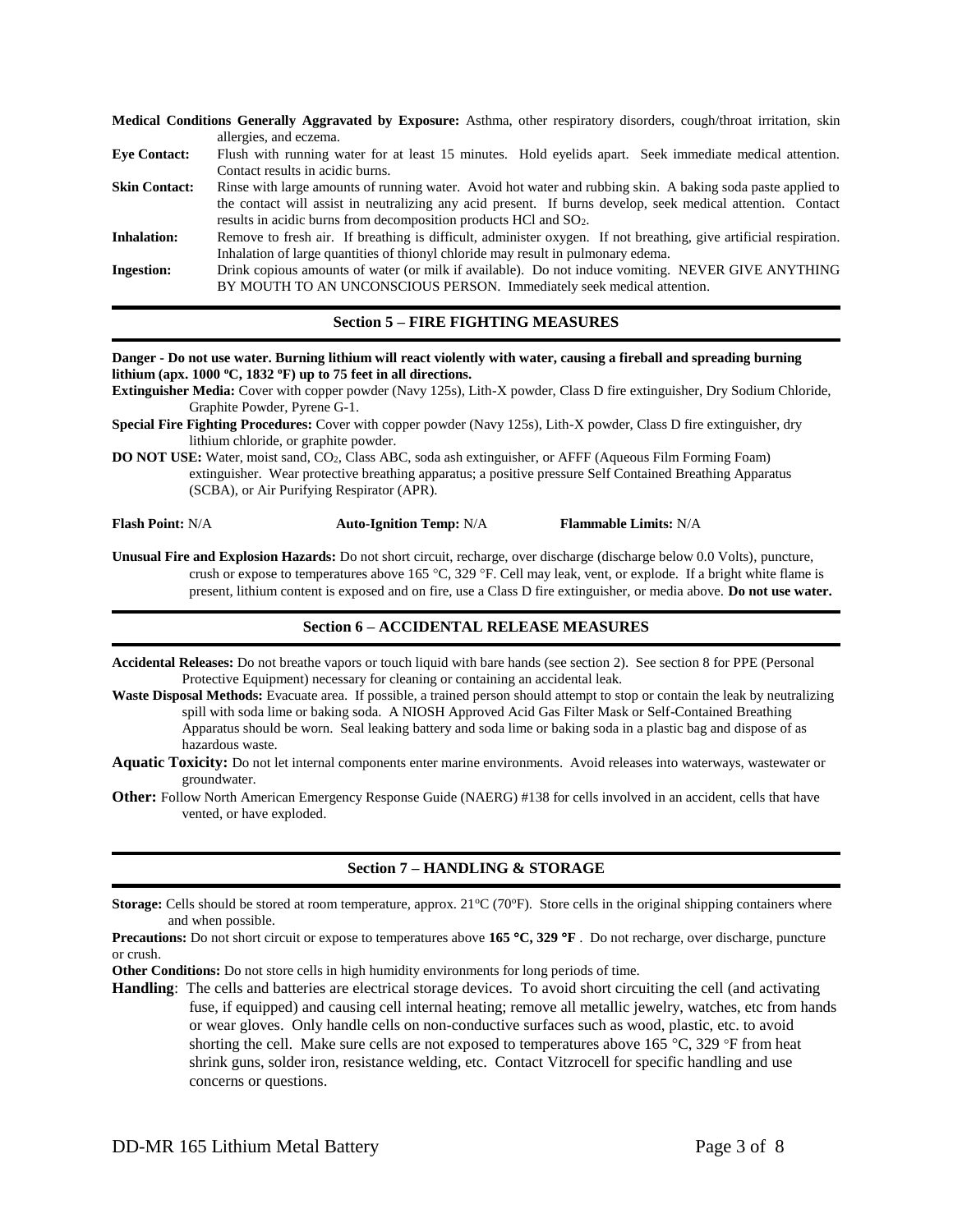#### **When handling internal components:**

**Respiratory Protection:** NIOSH Approved Acid Gas Filter Mask, or Self-Contained Breathing Apparatus.

**Protective Gloves:** Outer Gloves Nitrile 15 mil (0.015 in), or thicker Inner gloves disposable nitrile. 15 mil PVC provides limited protection. Other glove materials will decompose quickly in contact with thionyl chloride electrolyte and are not recommended. **Eye Protection:** Chemical Worker Safety Glasses, lab goggles, or face shield.

**Ventilation To Be Used:** Negative pressure chemical fume hood.

**Other Protective Clothing & Equipment:** Protective Apron, Acid Resistant Protective Clothing, and face shield. **Hygienic Work Practices:** Use good chemical hygiene practice. Do not eat or drink when handling contents. Avoid unnecessary contact.

# **Section 9 – PHYSICAL AND CHEMICAL PROPERTIES**

| <b>NOT Properties of the Cell</b> | <b>Properties of Internal Components</b>                                                           |  |
|-----------------------------------|----------------------------------------------------------------------------------------------------|--|
| <b>Thionyl Chloride</b>           |                                                                                                    |  |
| Appearance:                       | Thionyl Chloride – Colorless to pale yellow.                                                       |  |
| <b>Physical State:</b>            | Liquid                                                                                             |  |
| <b>Odor/Odor Threshold:</b>       | Sharp, pungent chlorine and/or sulfur type odors.                                                  |  |
| pH Level:                         | Inorganic liquid. No pH. When mixed with water, $pH \leq 1$                                        |  |
| <b>Freezing/Melting Point:</b>    | Thionyl Chloride: -105 °C, 221 °F                                                                  |  |
| <b>Boiling Point:</b>             | Thionyl Chloride: 77 °C, 170.6 °F                                                                  |  |
| <b>Flash Point:</b>               | N/A                                                                                                |  |
| <b>Evaporation Rate:</b>          | N/A                                                                                                |  |
| <b>Flammability (Solid/Gas)</b>   | Not flammable                                                                                      |  |
| <b>Vapor Pressure:</b>            | Thionyl Chloride: 92mm @ 20 °C, 68 °F                                                              |  |
| <b>Vapor Density:</b>             | Thionyl Chloride: 4.1                                                                              |  |
| <b>Relative Density:</b>          | $1.6310$ g/cm <sup>3</sup>                                                                         |  |
| <b>Solubility in Water:</b>       | Thionyl Chloride: Decomposes violently on contact with water to produce HCl and SO <sub>2</sub> .  |  |
| <b>Partition Coefficient:</b>     | 100% Aqueous                                                                                       |  |
| <b>Auto-Ignition Temperature:</b> | NA                                                                                                 |  |
| <b>Decomposition Temperature:</b> | 140 °C, 284 °F                                                                                     |  |
| <b>Specific Gravity:</b>          | Thionyl Chloride: 1.63                                                                             |  |
| <b>Water Reactive:</b>            | Thionyl Chloride hydrolyzes to form SO <sub>2</sub> and HCl gasses and strongly acidic wastewater. |  |
| Lithium                           |                                                                                                    |  |
| Appearance:                       | Lithium Metal – Soft silver – white metal. The metal turns yellow, brown, and then black           |  |
|                                   | upon exposure to moist air.                                                                        |  |
| <b>Physical State:</b>            | Solid                                                                                              |  |
| <b>Odor/Odor Threshold:</b>       | Lithium metal has no odor.                                                                         |  |
| pH Level:                         | <b>NA</b>                                                                                          |  |
| <b>Freezing/Melting Point:</b>    | Lithium Metal: 180.5 °C or 365 °F                                                                  |  |
| <b>Boiling Point:</b>             | Lithium Metal: 1336 °C or 2437 °F. Auto Ignition in air varies based on conditions. Low            |  |
|                                   | of 200 °C (392 °F) and High of 600 °C (1112 °F) have been reported.                                |  |
| <b>Flash Point:</b>               | NA.                                                                                                |  |
| <b>Evaporation Rate:</b>          | <b>NA</b>                                                                                          |  |
| <b>Flammability (Solid/Gas):</b>  | Solid                                                                                              |  |
| <b>Vapor Pressure:</b>            | Lithium Metal: NA at 25 $^{\circ}$ C or 77 $^{\circ}$ F                                            |  |
| <b>Vapor Density:</b>             | Lithium Metal: NA at 25 °C or 77 °F                                                                |  |
| <b>Relative Density:</b>          | $0.534$ g/ml                                                                                       |  |
| <b>Solubility in Water:</b>       | Lithium Metal: Decomposes violently on contact with water to produce flammable                     |  |
|                                   | hydrogen gas. Lithium may also ignite as a result of water contact.                                |  |
| <b>Partition Coefficient:</b>     | 100% Aqueous & Basic Lithium Hydroxide (LiOH).                                                     |  |
| <b>Auto-Ignition Temperature:</b> | 200 °C, 392 °F to 600 °C, 1112 °F                                                                  |  |
| <b>Decomposition Temperature:</b> | NA                                                                                                 |  |
| <b>Specific Gravity:</b>          | Lithium Metal: $0.543$ g / mL                                                                      |  |
| <b>Water Reactive:</b>            | Lithium Metal Reacts with water to form hydrogen gas, caustic Lithium Hydroxide, and               |  |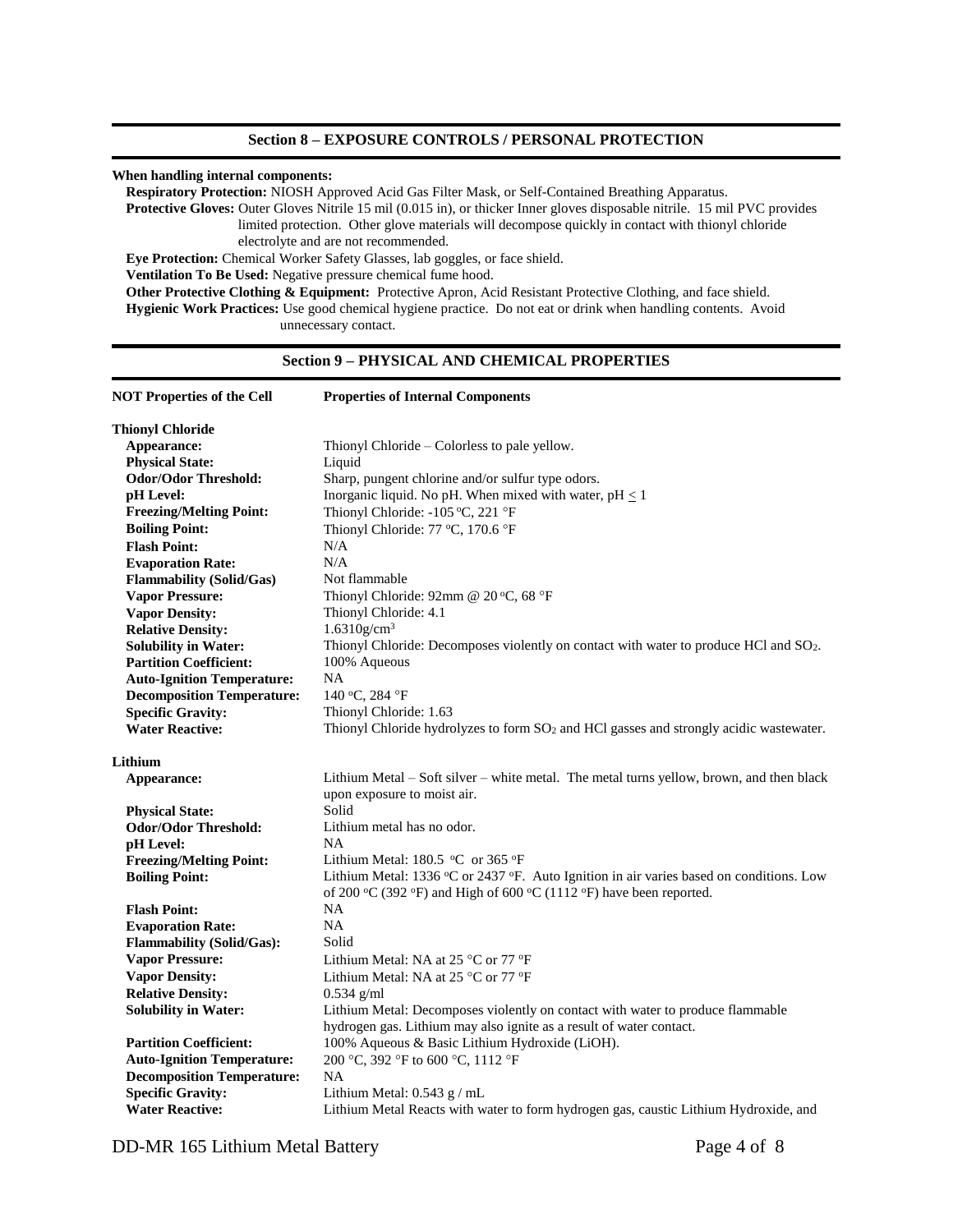basic wastewater.

#### **Stability:** Stable

Conditions to Avoid: Temperatures in excess of 150 °C, 302 °F. High humidity for extended periods. Do not expose inner materials to water, flame or excessive heat.

**Incompatibility:** N/A

**Hazardous Decomposition Products:** Sulfur Dioxide (g), Hydrogen Chloride (g).

**Hazardous Polymerization:** Will not occur.

**Other:** N/A

## **Section 11 – TOXICOLOGICAL INFORMATION**

| <b>Acute Toxicity:</b>  |                               |                                       |
|-------------------------|-------------------------------|---------------------------------------|
| <b>Thionyl Chloride</b> |                               |                                       |
|                         | $LC_{50}$ (Inhalation):       | 1274 ppm (rat 1-hr)                   |
|                         | $LD50$ :                      | N/A                                   |
|                         | <b>Eye Effects:</b>           | Corrosive                             |
|                         | <b>Skin Effects:</b>          | Corrosive                             |
| Aluminum (III)          |                               |                                       |
| <b>Chloride</b>         |                               |                                       |
|                         | LD <sub>50</sub> Oral:        | $380 \text{ mg}$ / kg (Rat)           |
|                         | LD <sub>50</sub> Dermal:      | $2 g/kg$ (Rabbit)                     |
|                         | <b>Eye Effects:</b>           | Corrosive                             |
|                         | <b>Other Effects:</b>         | Corrosive                             |
| Gallium (III) Chloride  | LCL <sub>0</sub> Inhalation:  | $316$ mg / m <sup>3</sup> / 3 h (Rat) |
|                         | LD <sub>50</sub> Intravenous: | $47 \text{ mg} / \text{Kg}$ (Rat)     |
|                         | <b>Eye Effects:</b>           | Corrosive                             |
|                         | <b>Other Effects:</b>         | Corrosive                             |
|                         |                               |                                       |

## **Section 12 – ECOLOGICAL INFORMATION**

**Aquatic Toxicity:** Do not let internal components enter marine environments. Avoid releases into waterways,

| was tewater or ground water.          |                                        |
|---------------------------------------|----------------------------------------|
| <b>Bioaccumulative potential:</b>     | None.                                  |
| <b>Mobility in soil:</b>              | Unknown                                |
| <b>Persistence and degradability:</b> | Degrades to non-hazardous components.) |

## **Section 13 – DISPOSAL CONSIDERATIONS**

**Proper Shipping Name:** Waste Lithium Metal Batteries **UN Number:** 3090 **Hazard Classification: Class 9 (Misc.) Packing Group:** II **Labels Required:** MISCELLANEOUS Hazard Class 9, HAZARDOUS WASTE **Waste Disposal Code:** D003 **Waste Management:** Vitzrocell Cells may be managed as universal waste, confirm with your local, state, or provincial regulators. **Other:** All lithium thionyl chloride batteries should be disposed of by a certified hazardous waste disposal facility. Contact VitzrocellUSA for recommended disposal facilities.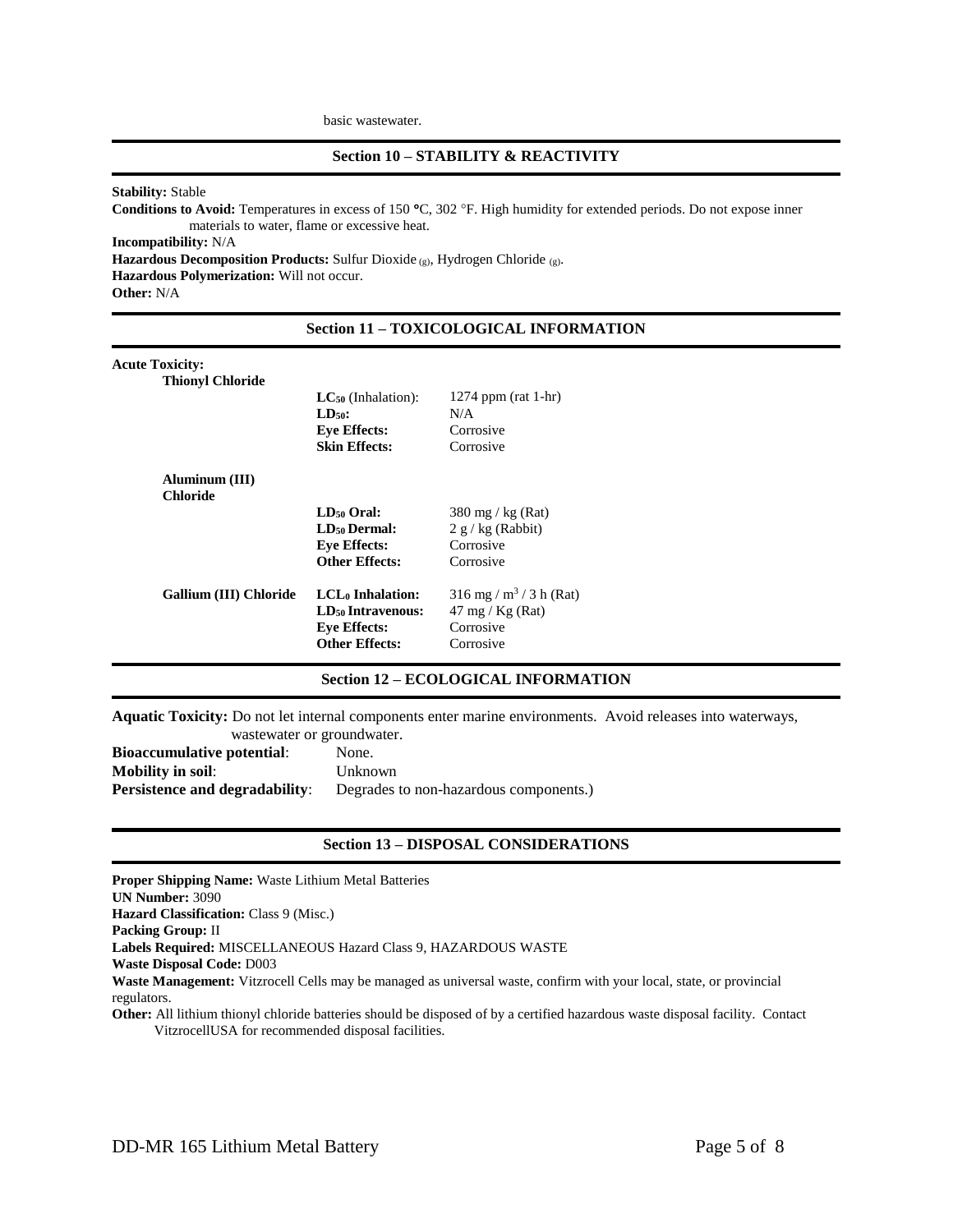## **Section 14 – TRANSPORT INFORMATION**

#### **US DOT (per CFR 172.101) and IATA/ICAO**

**UN Testing Procedure**: UN Manual of Test and Criteria Chapter 38.3 Revision 4.0 – This product has been properly tested to ensure product is safe for all means of transport.

**Proper Shipping Name Per IATA:** Lithium Metal Batteries.

**UN Number:** UN 3090

Hazard Classification: Class 9 (Misc.) – See IATA 7.4.8 label specifications

## **Packing Group:** II

- Packing Instructions: IATA 968, 969, and 970 To ensure safe transport, it is highly recommended all personnel involved with the packaging, marking, labeling and shipping of this material review these specific packaging procedures to reduce the possibility for an incident to occur while product is in transport. The repercussions of a Lithium Battery incident while in transport could be severe.
- **Labels Required:** MISCELLANEOUS HAZARD CLASS 9 with tab to indicate proper shipping name and UN number (Lithium Metal Battery, UN 3090).

#### **Other Label Requirements:**

- CARGO AIRCRAFT ONLY This label is required if operator or state regulations specify quantity of material exceeds or is deemed unacceptable for transport via passenger aircraft
- Primary Lithium Batteries As required by the US DOT, an addition label using the design specifications listed in CFR 49 Part 173.185.b.5 must be applied to each shipping container to identify product as Primary Lithium Batteries.
- Caution Label As required by IATA regulations, a caution label MUST be applied to each package identifying the enclosed product (Lithium Batteries) and the special procedure to be followed in the event that the package is damaged

**Emergency Services:** All shipments of hazardous materials MUST include a 24/7 contact number for use in the event of an emergency.

#### **Hazardous Materials Transport Instructional Materials:**

- All personal who will package, label, mark and ship hazardous materials MUST be correctly trained with the below material in order to legally and safety transport hazardous materials.
- IATA Dangerous Goods Regulations Most recent edition available. This document will provide the clearest understanding of handling hazardous materials shipping procedures, and is a MUST if your company will transport hazardous material via AIR.
- USDOT CFR 49 Parts 100 185 covers all methods of hazardous material transport with the USA.
- Additional research may be required due to specific procedures required by individual operators (carriers) and states (Countries).

## **Section 15 – REGULATORY INFORMATION**

**OSHA Status:** The internal component (thionyl chloride) is hazardous under the criteria of the Federal OSHA Hazard Communication Standard 29 CFR 1920.1200.

# **Section 16 – OTHER INFORMATION**

## **Lithium Battery Safety**

With proper use and handling, lithium batteries have demonstrated an excellent safety record. The success and wide use of lithium batteries is partially due to the fact that they contain more energy per unit weight than conventional batteries. However, the same properties that result in a high energy density also contribute to potential hazards if the energy is released at a fastuncontrolled rate. In recognition of the high-energy content of lithium systems, safety has been incorporated into the design and manufacture of all Vitzrocell cells and batteries. However, abuse or mishandling of lithium batteries can result in hazardous conditions. The information provided here is intended to give users some guidelines to safe handling and use of lithium batteries.

#### **Battery Abuse**

In general, the conditions that cause damage to cells and batteries that jeopardize safety are: summarized on the label of each battery. These conditions include:

- Exposure to External Heat Sources
- Short Circuit
- Charging

# DD-MR 165 Lithium Metal Battery Page 6 of 8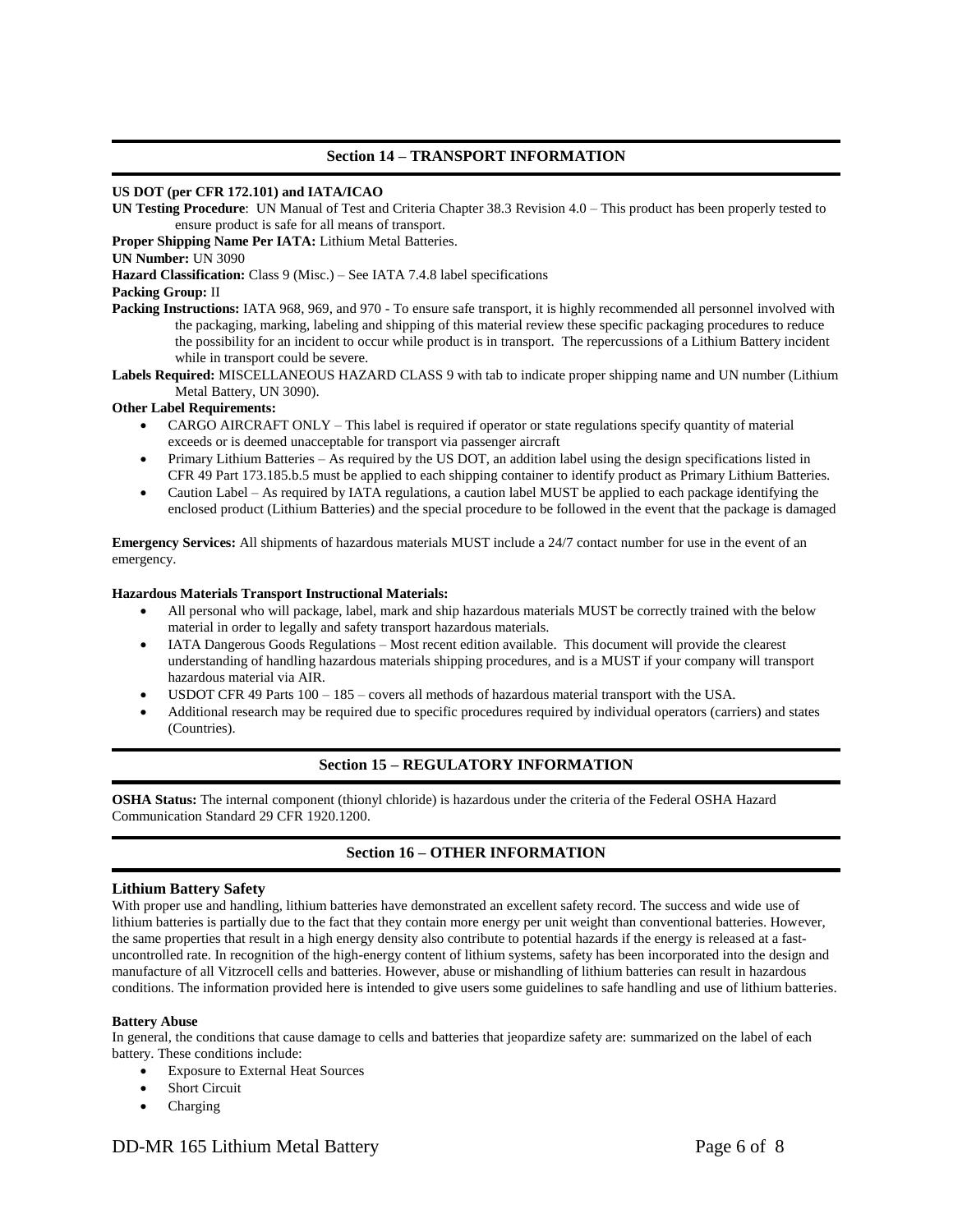- Forced Over discharge
- Excessive heating or incineration
- Crush, puncture or disassembly
- Very rough handling or high shock and vibration could also result in cell damage.

#### **Battery Handling and Inspection Guidelines**

The most frequent forms of cell abuse can easily be identified and controlled in the workplace. It is our experience that inadvertent short circuits are one of the largest single causes of field failures. Problems associated with shorting as well as other hazardous conditions can be greatly reduced by observing the following guidelines:

- Cover all metal work surfaces with an insulating material.
- The work area should be clean and free of sharp objects that could puncture the insulating sleeve on each battery.
- Never remove the shrink-wrap from a cell or battery pack.
- All persons handling cells should remove jewelry items such as rings, wristwatches, pendants, etc., that could come in contact with the battery terminals.
- If batteries are removed from their original packages for inspection, they should be neatly arranged to preclude shorting.
- Batteries should be transported in plastic trays set on pushcarts. This will reduce the chances of batteries being dropped on the floor, causing physical damage.
- All inspection tools (calipers, rulers, etc.) should be made from non-conductive materials, or covered with a nonconductive tape.
- Batteries should be inspected for physical damage. Batteries with dented cases or terminal caps should be inspected for electrolyte leakage. Electrolyte leaks typically have a sharp chlorine and/or sulfur odor, and leaking areas may form white/yellow crystals or solids. If any are noted, the battery should be disposed of in the proper manner.

## **Battery Storage**

Batteries should be stored in their original containers. Store batteries in a well ventilated, cool, dry area. Store batteries in an isolated area, away from combustible materials. Never stack heavy objects on top of boxes containing lithium batteries to preclude crushing or puncturing the battery case.

#### **Handling During Product Assembly**

All personnel handling batteries should wear appropriate protective equipment such as safety glasses.

- Do not solder wires or tabs directly to the battery. Only solder to the leads welded to the cell by the manufacturer.
- Never touch a cell case directly with a hot soldering iron. Heat sinks should be used when soldering to the tabs, and contact with the solder tabs should be limited to a few seconds.
- Cells should not be forced into (or out of) battery holders or housings. This could deform the cell causing an internal short circuit, or fracturing the glass to metal hermetic seal, causing an electrolyte leak.
- All ovens or environmental chambers used for testing cells or batteries should be equipped with an independent overtemperature controller to protect against excessive heat. Heating batteries is dangerous, and can result in cell explosions or leaks.
- Only precision convection ovens should be used for cell testing. Lesser ovens may exhibit uneven heating and hot spots that can exceed the rated temperature of the battery.
- Cell and Battery testing ovens must be isolated from personnel. Strong barriers must be in place separating batteries from personnel. No persons should be in vicinity of batteries being tested while under heat. There is a possibility of an explosion due to the potential for unreliability, imprecision, and possibly failure of most commercially available heating devices. DEATH or SERIOUS INJURY may result from an explosion of batteries.
- Do not connect cells or batteries of different chemistries together.
- Do not connect cells or batteries of different sizes together.
- Do not connect old and new cells and batteries together.

Although we have provided a general overview of lithium battery safety and handling, we urge you to call us with any questions. Our technical services staff will be pleased to assist you with your questions. **VitzrocellUSA, Inc. +1-832-850-7095**